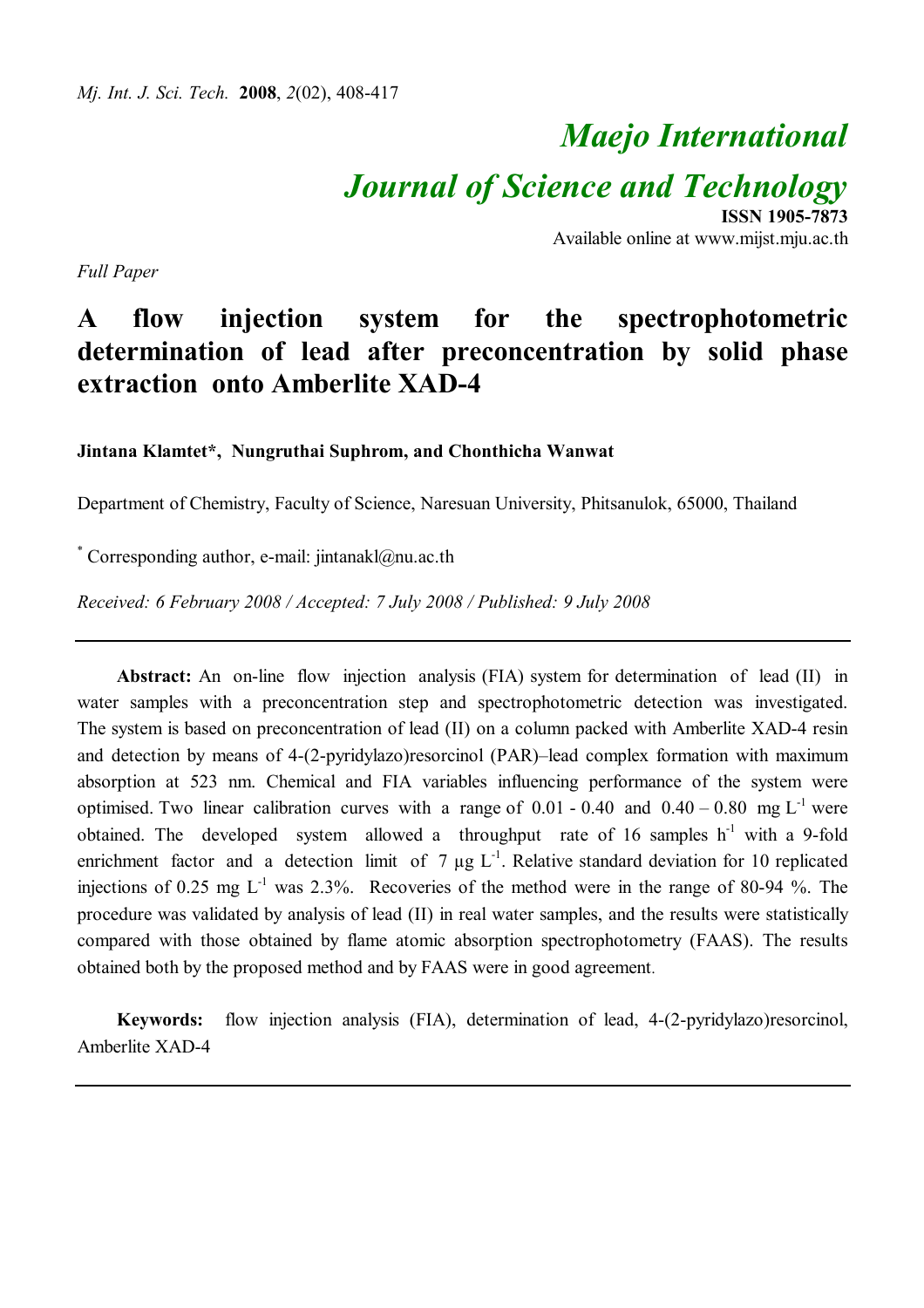#### **Introduction**

Lead belongs to those trace heavy metals that are of major interest in environmental protection due to its high toxicity [1]. The determination of lead in environmental samples plays an important role in the monitoring of environmental pollution. Lead is used in storage batteries, cable sheaths, solders and radiation shields and it is widely distributed in the nature [2]. It is confirmed that most of the lead contamination in humans is from foods and drinks consumed. Lead in the water system has a serious influence on the quality of life especially in developing countries. Even small amounts of lead that enter the environment can result in elevated concentrations that can result in adverse effects. A regular absorption of small quantities of lead may cause serious injuries to health such as encephalopathy, kidney damage and several adverse effects in the body [3-4]. In natural water, its typical concentration lies between 2-10  $\mu$ g L<sup>-1</sup>, whereas the upper limit recommended by WHO is less than 10  $\mu$ g L<sup>-1</sup> [5]. Due to its toxicity and accumulative power, determination of lead has gained a wide interest. This metal is generally present in small concentrations in environmental samples, therefore sensitive and selective methods for determination of lead are needed. Electrothermal atomic absorption spectrometry (ETAAS) is a frequently used technique for determination of lead and other toxic trace elements. This technique is, however, very expensive and needs a separation and preconcentration procedure to avoid some shortcomings associated with matrix interferences [6]. Flame atomic absorption spectrometry (FAAS) is a more frequently used technique due to its simplicity and lower cost, although this method has a limited sensitivity for lead so a preconcentration step is often required to improve the detection limit [5, 7-9]. Other detection techniques are also used such as inductively coupled plasma mass spectrometry (ICP-MS) [10], hydride generation-inductively coupled plasma-atomic emission spectrometry (HG-ICP-AES) [11], and X-ray fluorescence spectrometry [12]. However, the spectrophotometric method is still one of the most important detection techniques in flow injection analysis for the determination of lead due to its ease of handling and comparatively low cost as well as its speed, precision and accuracy.

However, the lead content in natural water samples is incompatible with the detection limit of the spectrophotometric detection. To solve this problem a preconcentration procedure is required. Solid phase extraction is an attractive technique based on the use of a sorbent that retains the analyte, which is then eluted from the sorbent using a suitable solvent [13]. Various sorbents such as activated carbon [14], silica gel polymeric fibre [15-16] and Amberlite XAD resins [4-5, 13, 17-18] have been used to preconcentrate trace metal ions from various media. However, there is no report in the literature on the use of Amberlite XAD-4 packed in a minicolumn for preconcentration and determination of lead by flow injection analysis with spectrophotometric detection.

This present work reports on the procedure for the determination of lead in natural water samples by an on-line flow injection analysis system coupled with a minicolumn containing Amberlite XAD-4 resin (a non-ionic polystyrene-divinylbenzene polymer with a high surface area of 725 m<sup>2</sup> g<sup>-1</sup>) which is usually used as solid adsorbent to adsorb hydrophobic molecules from a polar solvent. Amberlite XAD-4 has aromatic moieties in its structure which give the polymeric absorbent excellent physical, chemical and thermal stability [19]. In addition, this resin has a high surface area and a suitable pore size for Pb(II) to be adsorbed before elution. However, the pH of the solution in this determination must be strictly controlled in order to enhance the selectivity. In this present study, the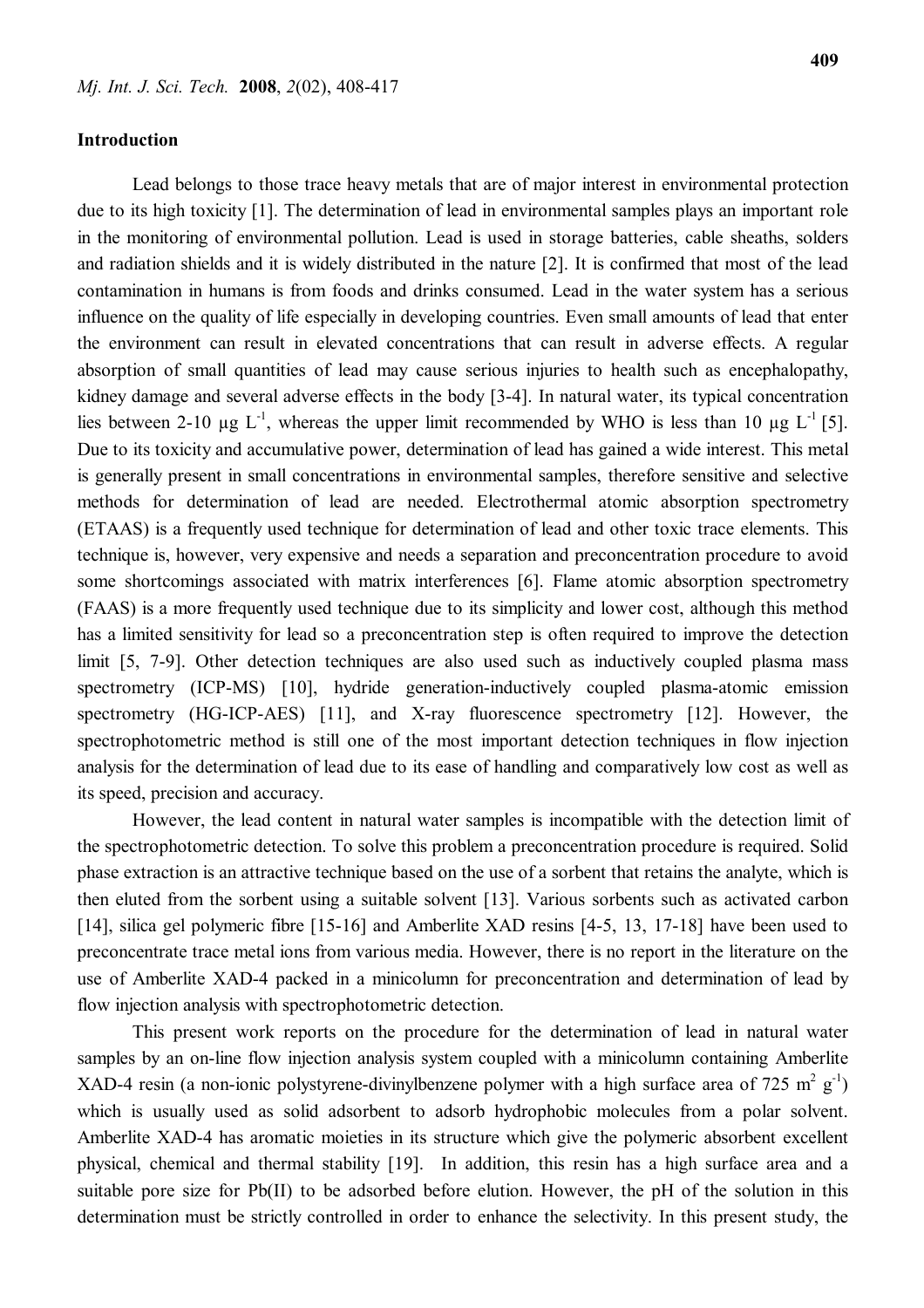optimisation of conditions for the on-line preconcentration and flow injection determination of lead has been carried out and applied successfully for natural waters.

#### **Materials and Methods**

# *Materials*

All the reagents used were of analytical reagent grade, and the solutions were prepared in deionised water. A Pb (II) stock solution (100 mg  $L^{-1}$ ), obtained by dissolving 0.1598 g of lead nitrate (Fluka, switzerland) in deionised water and 2 mL of concentrated nitric acid then making up the solution to 1L, was used to prepare working standard solutions of lead in the range 0.10-0.70 mg  $L^{-1}$ . A 0.20 mol  $L^{-1}$  hydrochloric acid used as eluent solution was prepared from dilution of 4.27 mL concentrated hydrochloric acid (36%; J.T. Baker, U.S.A.) to 250 mL with deionised water.

A 3  $\times$  10<sup>-4</sup> mol L<sup>-1</sup> 4-(2-pyridylazo)resorcinol monosodium hydrate (PAR) (Fluka) solution was obtained by dissolving 0.0178 g the chemical in 250 mL deionised water. Borate buffer solution (pH 9) was prepared by dissolving 19.08 g of sodium tetraborate (Ajax Finchem, New Zealand) in 1000 ml of deionised water.

#### *Preconcentration column*

The acidic and basic impurities of Amberlite XAD-4 resin (Acros Organic, USA) were removed as described earlier [18] prior to its use. The preconcentration column was prepared by packing a small acrylic plastic tube (1.3 cm in length  $\times$  1 mm i.d.) with the Amberlite XAD-4 resin. The ends of the tube were fitted with a commercial absorbing cotton to keep the adsorbent material inside the tube.

#### *Apparatus and method*

A flow injection manifold is depicted in Figure 1. It consists of two pumps (FIAS300 Perkin Elmer, Germany), a UV-Vis spectrometer (Lamda 2S, Perkin Elmer, Germany) as detector which has been described in previous papers [20-21]. The preconcentration column was incorporated with a sixway valve. The Amberlite XAD-4 was cleaned by passing deionised water into the column. The sample was loaded and passed through the column for 210 s with a flow rate 2.2 mL min<sup>-1</sup>, after which time the valve was switched to allow HCl  $(0.20 \text{ mol L}^{-1})$  solution to pass through the column with a flow rate of 2.9 mL min<sup>-1</sup> to elute the analyte. Then, the eluate was merged with the PAR solution and the buffer solution ( $pH$  9) at the flow rate of 1.0 and 1.8 mL min<sup>-1</sup> respectively, to form complex with the reagent in the reaction coil. The complex was detected at 523 nm  $[22]$  in a flow-through cell  $(8 \mu L)$  internal volume). PTFE tubing was used as flow lines and reaction coil in the system.

#### **Results and Discussion**

# *Optimisation of chemical and FIA variables*

The operational conditions of the on-line FIA system and chemical variables were optimised in a univariant fashion in order to achieve a high signal and reproducibility. Both chemical and flow variables were studied using the flow system shown in Figure 1.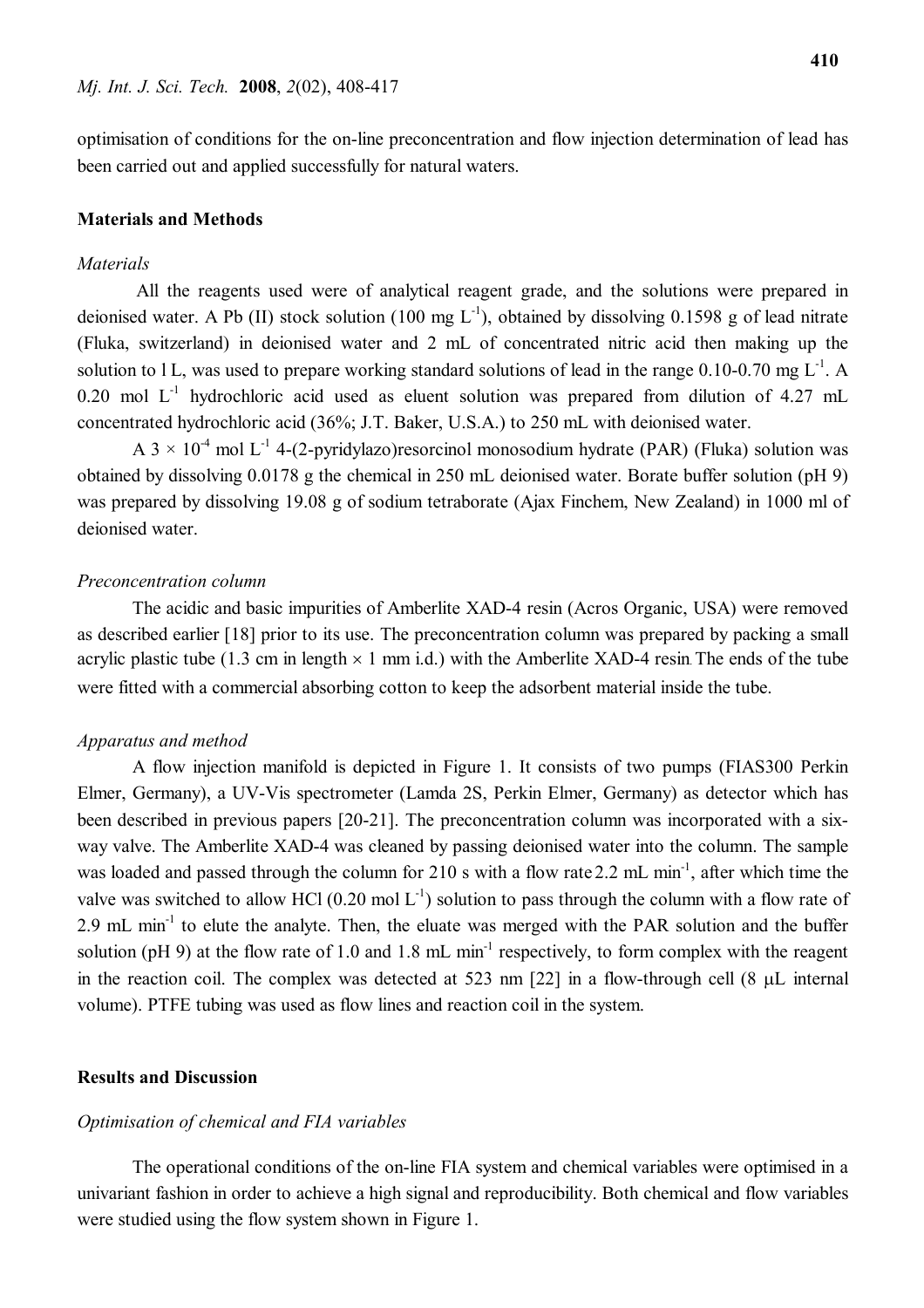

**Figure 1.** FIA system with on-line preconcentration:  $R1$  = eluent stream (0.20mol L<sup>-1</sup> HCl),  $R2$  = buffer solution,  $R3 = 3.0 \times 10^{-4}$  mol L<sup>-1</sup> PAR solution, S = sample, P = peristaltic pump, I = injection valve, C = minicolumn, RC1 = reaction coil 1, RC2 = reaction coil 2, D = detector, W = waste, R = recorder or computer

#### *Preconcentration system*

#### A. Sample loading time and flow rate

The sample loading time was investigated using  $0.10$ -0.70 mg L<sup>-1</sup> Pb(II) solutions at a sample flow rate of 2.2 mL min<sup>-1</sup>. The result (Figure 2) clearly demonstrates that the sensitivity increases with an increase in preconcentration time and then gradually levels off, implying insufficient capacity of Amberlite XAD-4 resin and concentration of hydrochloric acid as eluent. Therefore, the loading time at 210 seconds was chosen as optimum time for subsequent experiments. The effect of sample loading flow rate was investigated by variation of the flow rate of sample at constant loading time. This means that the amount of Pb(II) passing through the column was changed as a function of flow rate. The result in Figure 3 shows that the best sensitivity and good reproducibility is obtained at a flow rate of 2.2 mL  $min^{-1}$ . (The sample flow rate higher than 2.2 ml  $min^{-1}$  gave distorted and double-peak signals due to high dispersion of sample zone in the FIA system and insufficient amount of resin for sorption.)

#### B. Elution

Dilute hydrochloric acid whose concentration was varied between 0.10 and 0.30 mol  $L^{-1}$  was selected for the elution of sorbed Pb(II) ions. The result indicated that  $0.20$  mol L<sup>-1</sup> HCl was suitable for eluting Pb(II) without losing sensitivity. The optimum eluent flow rate was also determined to be 2.9 mL min<sup>-1</sup>. All studied variables and their optimum values are listed in Table 1.

#### *FIA system*

The influence of PAR concentration, used in pH 9 buffer solution, on complex formation was also studied within the range of  $1\times10^{-4}$ -5 $\times10^{-4}$  mol L<sup>-1</sup>. As shown in Figure 4, further increase in PAR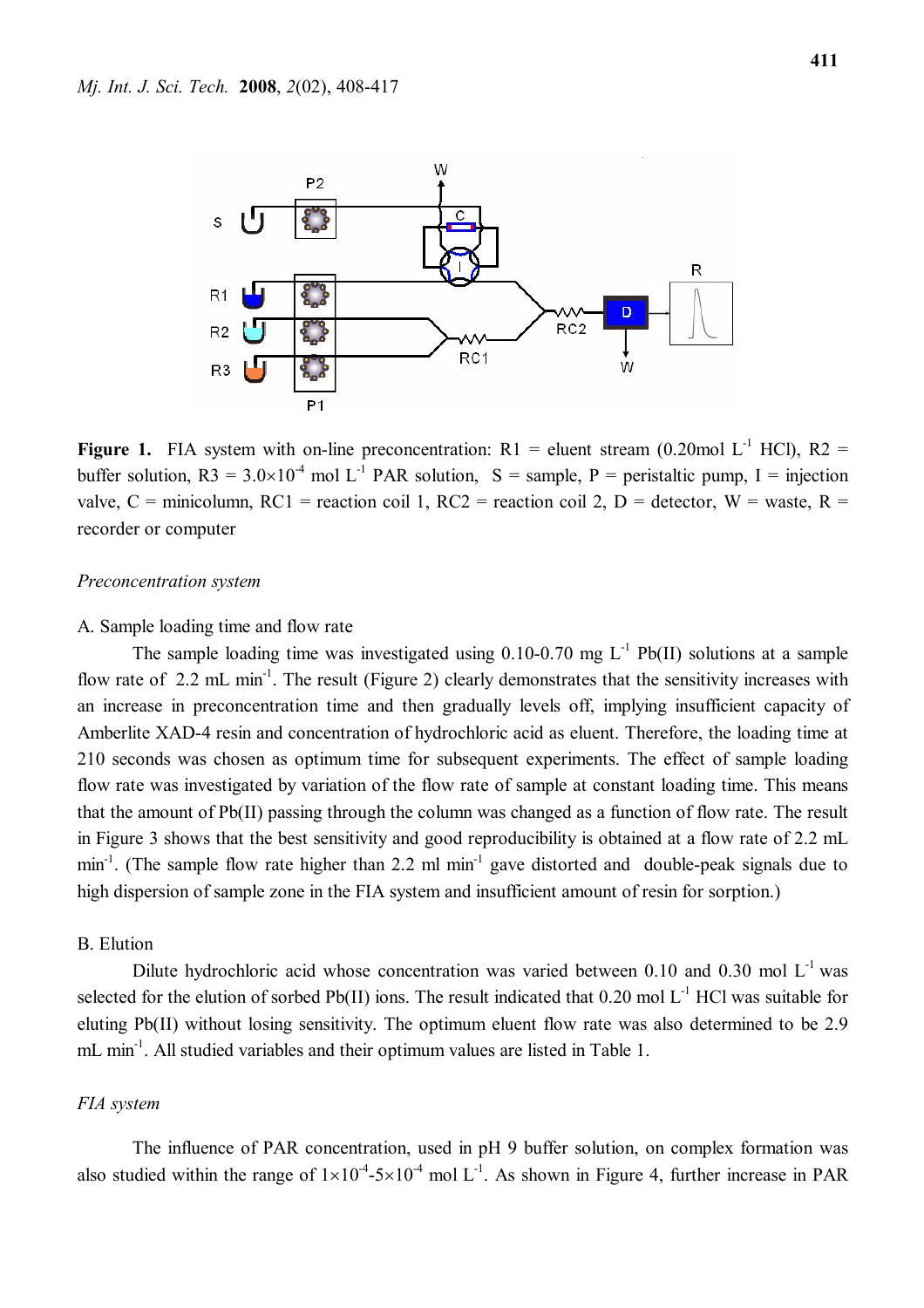concentration above  $3\times10^{-4}$  mol L<sup>-1</sup> does not give a significant increase in the sensitivity measured. The PAR concentration of  $3 \times 10^{-4}$  mol L<sup>-1</sup> was therefore chosen.



**Figure 2.** Effect of sample loading time on the sensitivity of Pb(II) determination using 1.3 cm  $\times$  1.0 mm column and sample flow rate of 2.2 mL min<sup>-1</sup>



**Figure 3.** Effect of sample flow rate on the sensitivity of Pb(II) determination using 1.3 cm  $\times$  1.0 mm column and sample loading time of 210 s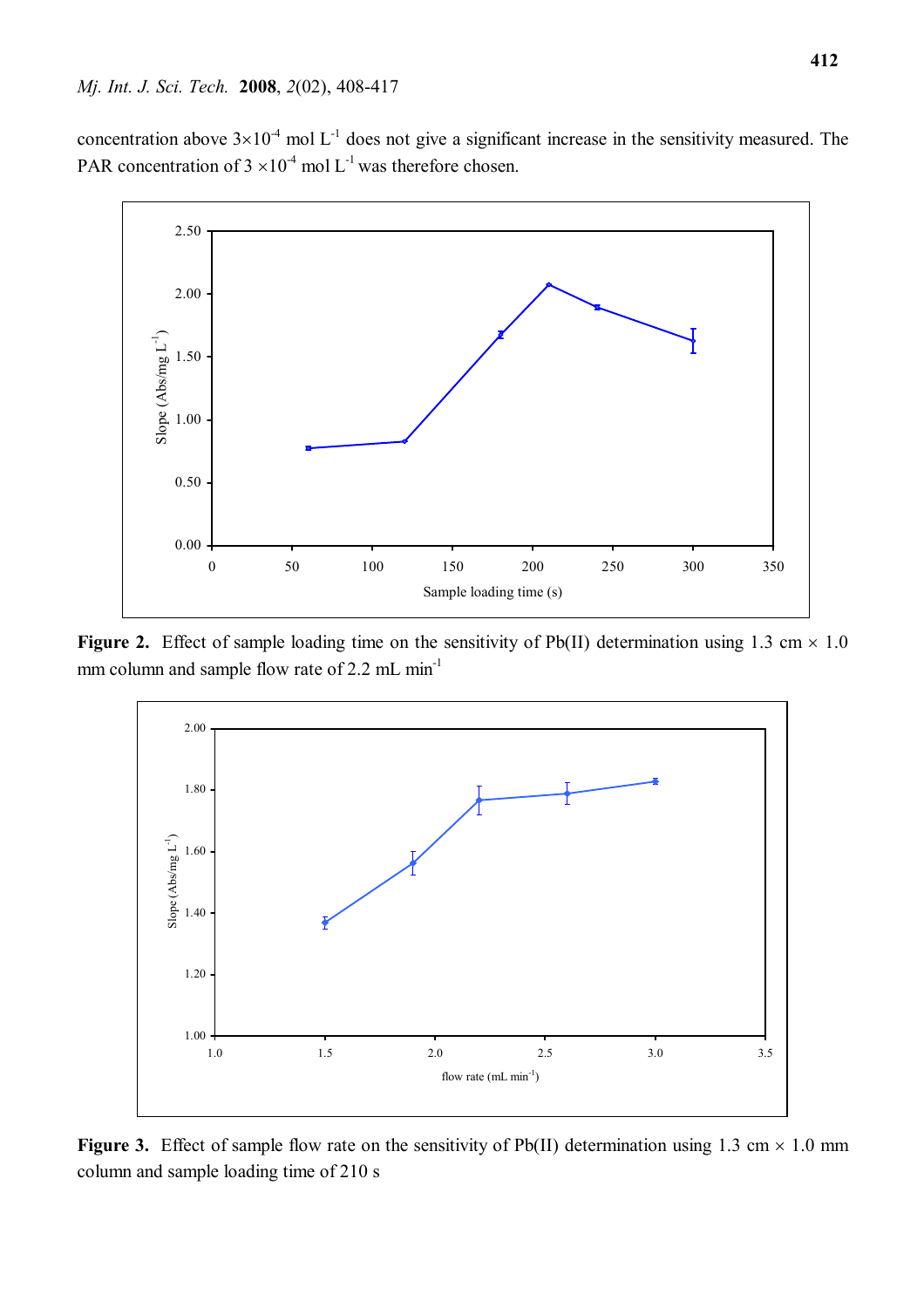Variation of the buffer solution and PAR solution flow rates was investigated between 0.8-2.2 mL min<sup>-1</sup>. The best responses were obtained at a flow rate of 1.0 and 1.8 mL min<sup>-1</sup> for buffer and PAR solution respectively. The flow rate of higher than 2.2 mL min<sup>-1</sup> was not used in order to avoid the dispersion and reduce consumption of the reagents.

In addition, the mixing coils were made from PTFE tubing with internal diameter and length of the two reaction coils (RC1 and RC2 in Figure 1) being 0.7 mm/400 mm and 0.7 mm/200 mm respectively. A longer coil and larger diameter gave broad and less intense signals due to excessive dispersion of the reactants into the sample stream. All studied variables and their optimum values are listed in Table 1.



**Figure 4.** Effect of PAR concentration on the sensitivity of Pb(II) determination

### *Interference study*

Potential interferences present in natural water, mainly Zn(II), Cd(II), Mn(II), Fe(II) and Ca(II), were evaluated. The levels of tolerated concentration of foreign ions were considered as maximum concentration found to cause less than 5 % change in signal compared with the signal for 0.25 mg  $L^{-1}$ Pb(II) solution. Fe(II), Ca(II), Cd(II) or Zn(II) up to 10  $\mu$ g L<sup>-1</sup> did not interfere with this determination. The maximum allowable values for Mn(II) and Cu(II) were 100  $\mu$ g L<sup>-1</sup> and 50  $\mu$ g L<sup>-1</sup> respectively. Thus, the pH for the determination of Pb(II) must be strictly controlled to enhance its specificity, coupled with using a solution containing phosphate and citrate to mask several interferences [23].

#### *Analytical performance*

The flow system using 210 s preconcentration time shows two linear ranges of concentration from 0.01 to 0.40 and 0.40 to 0.80 mg  $L^{-1}$ . The calibration curve is represented by the regression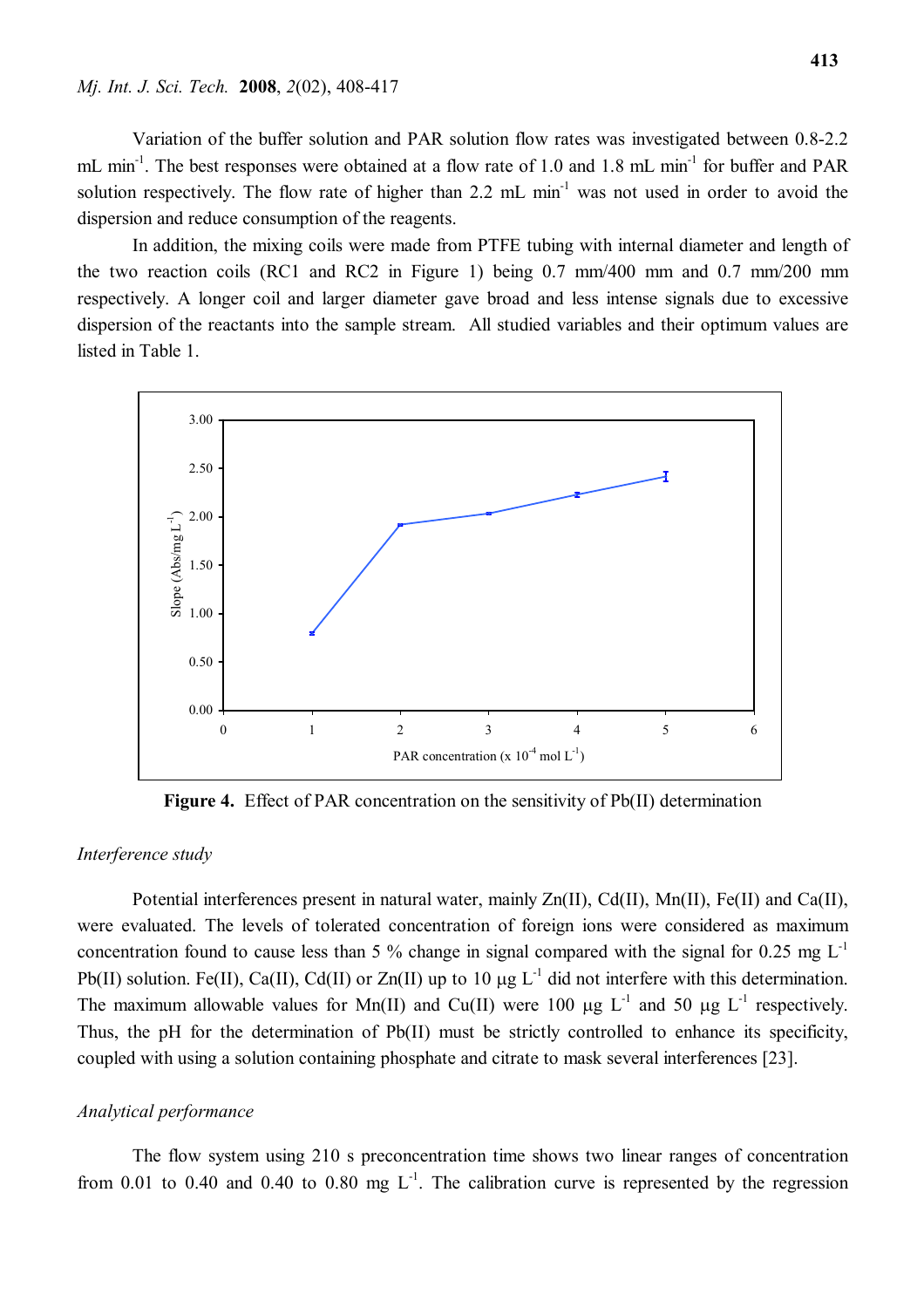equation A= 2.403x + 0.0111,  $r^2 = 0.9975$  and A= 1.278x+0.530,  $r^2 = 0.9970$  where A is the absorbance and x is the concentration of  $Pb(II)$  in mg  $L^{-1}$ . The detection limit estimated as three times

| Variable                          | Studied range                         | Optimum value      |
|-----------------------------------|---------------------------------------|--------------------|
| Sample loading time (s)           | 60-300                                | 200                |
| Elution time (s)                  | $30 - 90$                             | 60                 |
| HCl concentration (mol $L^{-1}$ ) | $0.10 - 0.30$                         | 0.20               |
| PAR concentration (mol $L^{-1}$ ) | $1 \times 10^{-4} - 5 \times 10^{-4}$ | $3 \times 10^{-4}$ |
| pH of buffer solution             | $5 - 11$                              | 9                  |
| Flow rate $(mL min-1)$            |                                       |                    |
| - sample                          | $1.5 - 3.0$                           | 2.2                |
| - HCl                             | $2.2 - 3.5$                           | 2.9                |
| $- PAR$                           | $0.8 - 2.2$                           | 1.8                |
| - buffer                          | $1.0 - 2.2$                           | 1.0                |
| Reaction coil 1 (mm)              |                                       |                    |
| $-$ i.d.                          | $0.5 - 1.0$                           | 0.7                |
| - length                          | 200-500                               | 400                |
| Reaction coil 2 (mm)              |                                       |                    |
| $-$ i.d.                          | $0.5 - 1.0$                           | 0.7                |
| - length                          | 200-600                               | 200                |

**Table 1.** Optimisation of FIA variables

the standard deviation was 7  $\mu$ g L<sup>-1</sup>. The repeatability of the method was calculated as the relative standard deviation (RSD) of the maximum absorbance from 10 replicates of injection of the standard solution containing 0.25 mg  $L^{-1}$  Pb(II), which was found to be 2.3%. The sample throughput of this method was 16 samples per hour. The recovery of lead from natural water samples was also studied. As can be seen in Table 2, the recovery of lead spiked to the water samples ranges from 80 to 94%. The result confirms the validity of the proposed method for the preconcentration of lead. Moreover, the preconcentration factor was calculated by comparing the slope of the analytical curve obtained before and after the preconcentration procedure [2], and was found to be *ca.* 9.

| <b>Table 2.</b> The recovery results |  |
|--------------------------------------|--|
|--------------------------------------|--|

| Samples | Concentration of Pb(II) $(mg L-1)$ |       |          |            |
|---------|------------------------------------|-------|----------|------------|
|         | Found                              | Added | Detected | % Recovery |
|         | 0.02                               | 0.15  | 0.14     | 80         |
|         |                                    | 0.25  | 0.22     | 80         |
|         | 0.015                              | 0.15  | 0.15     | 90         |
|         |                                    | 0.25  | 0.25     | 94         |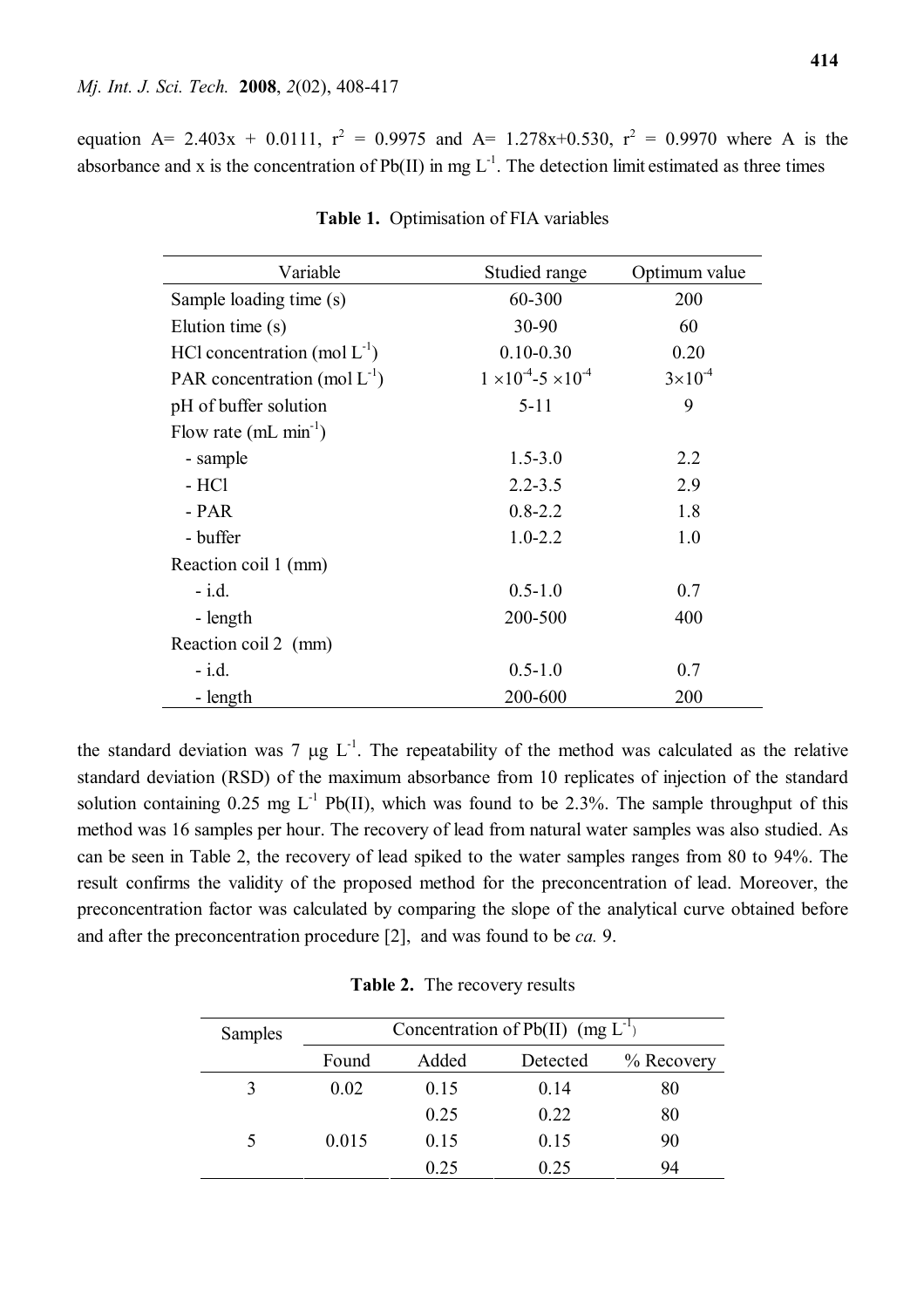#### *Determination of lead in natural water samples*

The on-line column preconcentration coupled with FIA method for lead determination was validated against FAAS method. The real water samples were collected from rivers and canals around Naresuan University in Phitsanulok province. To avoid effects of interference ions, the pH for the PAR-Pb(II) complex formation was carefully controlled and the determination carried out by using standard addition method to eliminate any matrix effect in the water samples. The results obtained (Table 3) have been calculated by assuming 100% recovery of lead ions. The statistical pair of *t*-test was used to compare the results from both methods. The results revealed no significant difference ( $t_{\text{cal}}$  = 2.56 and  $t_{\text{critc}}$   $_{95\%,4}$  = 2.77) between them.

|                             | Concentration of $Pb(II)$ (mg $L^{-1}$ ) |                   |  |
|-----------------------------|------------------------------------------|-------------------|--|
| Sample                      | Proposed method                          | FAAS              |  |
|                             | $0.057 \pm 0.015$                        | $0.045 \pm 0.003$ |  |
| $\mathcal{D}_{\mathcal{L}}$ | $0.057 \pm 0.011$                        | $0.034 \pm 0.007$ |  |
| 3                           | $0.053 \pm 0.016$                        | $0.051 \pm 0.002$ |  |
| 4                           | $0.060 \pm 0.011$                        | $0.038 \pm 0.005$ |  |
|                             | $0.038 \pm 0.015$                        | $0.037 \pm 0.002$ |  |

**Table 3.** Concentration of lead in real water samples (N=3)

## **Conclusions**

A simple, sensitive and low-cost FIA method with on-line preconcentration employing a column containing Amberlite XAD-4 resin has been proposed for the determination of lead in natural water. It gives good accuracy and reproducibility up to a maximum concentration of 0.25 mg  $L^{-1}$  Pb(II) with a relative standard deviation of lower than 5%. The result can be obtained in 5 min after the sample introduction and the sample throughput is  $16 h^{-1}$ . The proposed system can achieve a detection limit of 7  $\mu$ g L<sup>-1</sup> and a recovery of 80-94%. The preconcentration factor is 9-fold for the 7.7 mL sample loading. This method offers two linear detection ranges from 0.10-0.40 and 0.40-0.80 mg L<sup>-1</sup>. The method has been applied successfully to the analysis of real water samples and the results obtained are in good agreement with those obtained by FAAS method.

## **Acknowledgement**

The authors would like to thank the Faculty of Science, Naresuan University for the financial support during 2007 for this study.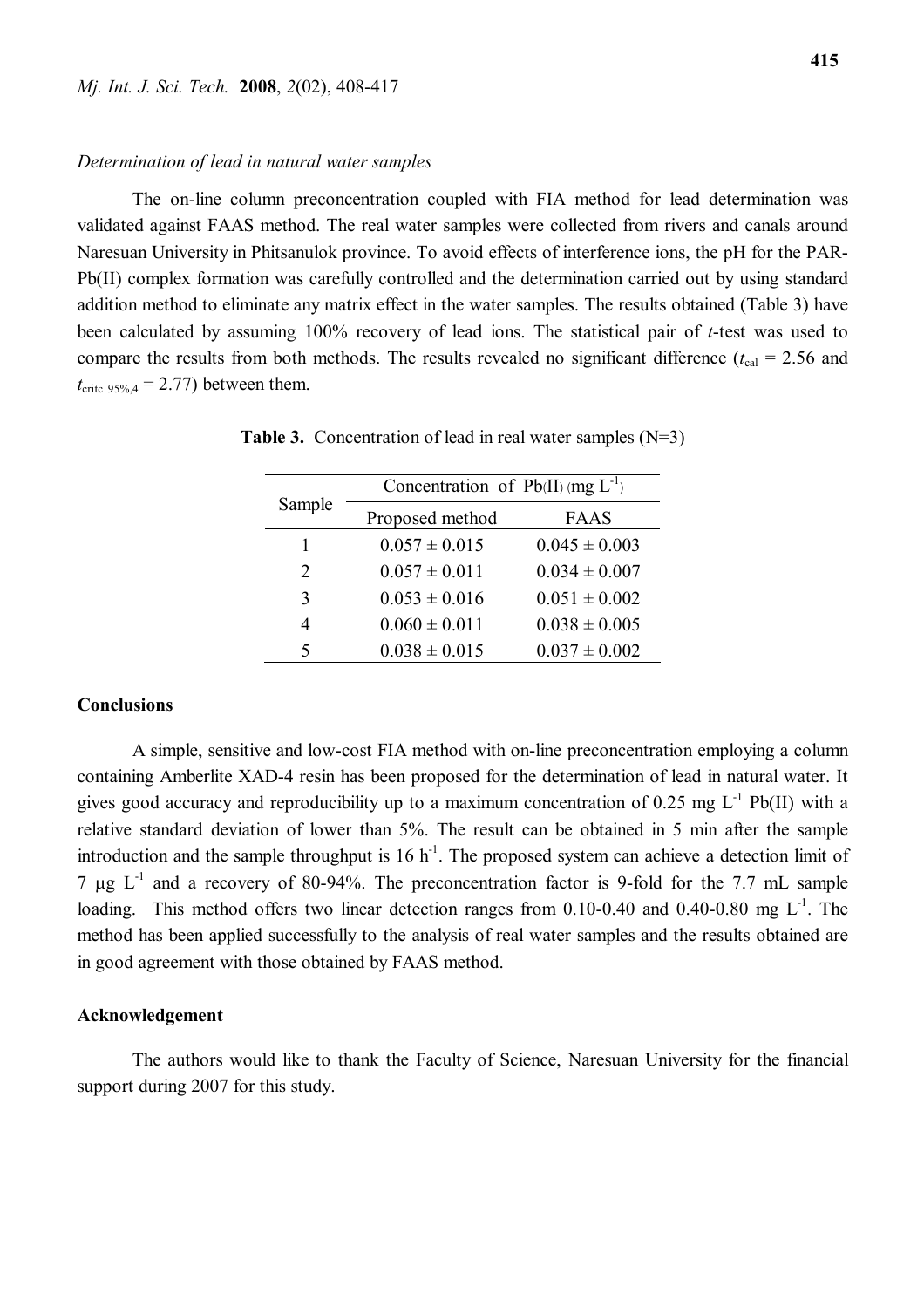#### **References**

- 1. United States Environmental Protection Agency, "Toxic Release Inventory", http://www.epa.gov/tri/lawsandregs/lead/pb\_fact.sheet.pdf (Retrieved, April **2001**).
- 2. A. S. di. Nezio, M. E. Palomeque, and B. S. Fernández band, "A sensitive spectrophotometric method for lead determination by flow injection analysis with on-line preconcentration", *Talanta*, **2004**, *63*, 405-409.
- 3. T. W. Clarkson, I. Friberg , G. F. Nordberg, and P. R. Sager, "Biological monitoring of toxic metals", Kluwer Academic Publisher, New York, **1998**.
- 4. W. N. L. dos Santos, C. M. M dos Santos, J. L. O. Costa, H. M. C. Andrade, and S. L. C.Ferreira, "An on-line preconcentration system for determination of cadmium in drinking water using FAAS", *Microchem. J.*, **2004** , *77*, 123-129.
- 5. P. K. Tewari and A. K. Singh, "Preconcentration of lead with Amberlite XAD-2 and Amberlite XAD-7 based chelating resins for its determination by flame atomic absorption spectrometry", *Talanta*, **2002**, *56*, 735-744.
- 6. M. C. Yebra-Biurrun and A. Moreno-Cid Barinaga, "Literature survey of on-line spectroscopic methods for lead determination in environmental solid samples", *Chemosphere*, **2002**, *48*, 511-518.
- 7. A. N. Araújo, R. C. C. Costa, and J. L. F. C. Lima, "Application of sequential injection analysis to the assay of lead retention characteristic by poly(vinylpyrrolidone):trace analysis of lead in waters", *Anal. Sci*., **1999,** *15*, 991-994.
- 8. I. Karadjova, G. Zachariadis, J. Boskou, and J. Stratis, "Electrothermal atomic absorption spectrometric determination of aluminium, cadmium, chromium, copper, iron, manganese, nickel and lead in olive oil", *J. Anal. Atom. Spectrom*., **1998**, *13*, 201-209.
- 9. P. Vinas, I. Lopaz-Garcia, M. Lanzon, and M. Hernandez-cordoba, "Direct determination of lead, cadmium, zinc and copper in honey by electrothermal atomic absorption spectrometry using hydrogen peroxide as a matrix modifier", *J. Agric. Food Chem.*, **1997**, *45*, 3952-3956.
- 10. L. Hung-Wei, J. Shiuh-Jen, and L. Shin-Hung, "Determination of cadmium, mercury and lead in seawater by electrothermal vaporization isotope dilution inductively coupled plasma mass spectrometry", *Spectrochim acta B*, **1999**, *549*, 1367-1375.
- 11. S. Chen, Z. Zhang, H. Yu, W. Liu, and M. Sun, "Determination of trace lead by hydride generation inductively coupled plasma-mass spectrometry, *Anal. Chim. Acta*., **2002**, *463*, 177-188.
- 12. A. Aragyraki and M. H. Ramsey, "Evaluation of portable x-ray fluorescence instrumentation for in situ measurements of lead on contaminated land", *Analyst*, **1997**, *122*, 743-749.
- 13. A. Uzun, M. Soylak, and L. Elçi, "Preconcentration and separation with Amberlite XAD-4 resin; determination of Cu. Fe, Pb, Cd, and Bi at trace levels in waste water samples by flame atomic absorption spectrometry" *Talanta*, **2001**, *54*, 197-202.
- 14. Í. Narin, M. Soylak, L. Elçi, and D. Mehmet, "Determination of trace metal ions by AAS in natural water samples after preconcentration of pyrocatechol violet complexes on an activated carbon column**",** *Talanta*, **2000**, *52*, 1041-1046.
- 15. A. Goswami, A. K. Singh, and B. Venkataramani, "8-Hydroxyquinoline anchored to silica gel via new moderate size linker: synthesis and applications as a metal ion collector for their flame atomic absorption spectrophotometric determination", *Talanta*, **2003**, *60*, 1141-1154.